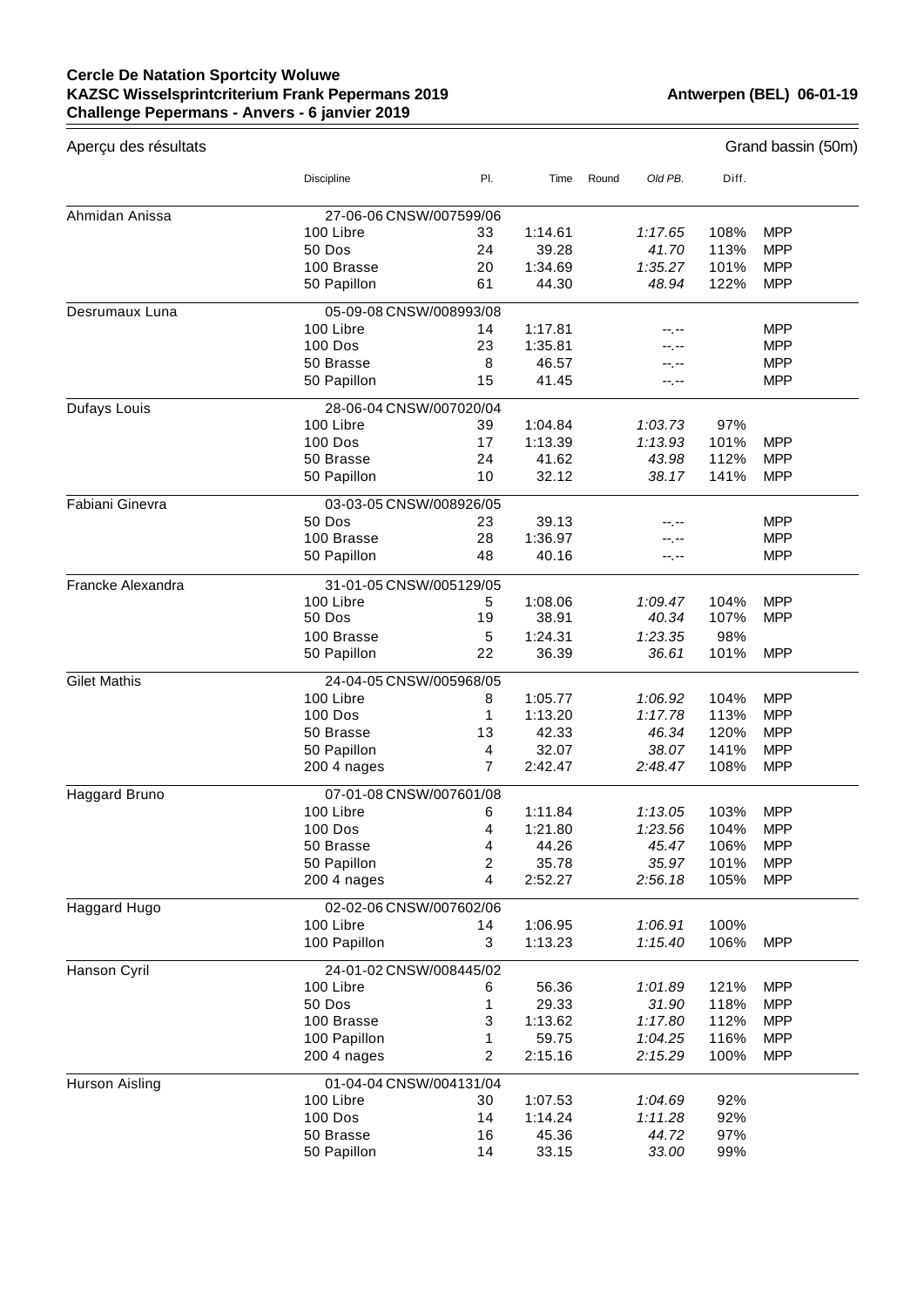## Cercle De Natation Sportcity Woluwe KAZSC Wisselsprintcriterium Frank Pepermans 2019

| Huyghebaert Pacôme      | 16-01-04 CNSW/003984/04              |                |                  |                  |             |            |  |
|-------------------------|--------------------------------------|----------------|------------------|------------------|-------------|------------|--|
|                         | 100 Libre                            | 41             | 1:05.77          | 1:07.47          | 105%        | <b>MPP</b> |  |
|                         | <b>100 Dos</b>                       | 13             | 1:12.07          | 1:13.52          | 104%        | <b>MPP</b> |  |
|                         | 50 Brasse                            | 15             | 38.95            | 39.23            | 101%        | <b>MPP</b> |  |
|                         | 50 Papillon                          | 12             | 32.46            | 34.91            | 116%        | <b>MPP</b> |  |
| Kadou Chadi             | 25-11-03 CNSW/003978/03              |                |                  |                  |             |            |  |
|                         | 100 Libre                            | 31             | 1:03.45          | 1:06.57          | 110%        | <b>MPP</b> |  |
|                         | <b>100 Dos</b>                       | 15             | 1:13.23          | 1:16.00          | 108%        | <b>MPP</b> |  |
|                         | 100 Brasse                           | 9              | 1:16.88          | 1:23.26          | 117%        | <b>MPP</b> |  |
|                         | 50 Papillon                          | $\overline{7}$ | 31.51            | 33.69            | 114%        | <b>MPP</b> |  |
| Kenworthy Amy           | 18-08-06 CNSW/007966/06              |                |                  |                  |             |            |  |
|                         | 100 Libre                            | 17             | 1:10.73          | 1:09.96          | 98%         |            |  |
|                         | <b>100 Dos</b>                       | 19             | 1:24.33          | 1:30.70          | 116%        | <b>MPP</b> |  |
|                         | 50 Brasse                            | 19             | 43.55            | 45.54            | 109%        | <b>MPP</b> |  |
|                         | 100 Papillon                         | 6              | 1:22.71          | 1:29.79          | 118%        | <b>MPP</b> |  |
|                         |                                      |                |                  |                  |             |            |  |
| Kenworthy Kate          | 15-01-02 CNSW/005997/02              |                |                  |                  |             |            |  |
|                         | 100 Libre                            | 15             | 1:04.46          | 1:02.25          | 93%         |            |  |
|                         | 50 Dos                               | 12             | 38.06            | 38.90            | 104%        | <b>MPP</b> |  |
|                         | 50 Brasse                            | 12             | 45.62            | 45.03            | 97%         |            |  |
|                         | 100 Papillon                         | 5              | 1:11.77          | 1:10.10          | 95%         |            |  |
| Kopa Madli              | 17-03-02 CNSW/002938/02              |                |                  |                  |             |            |  |
|                         | 100 Libre                            | 12             | 1:03.58          | 1:02.19          | 96%         |            |  |
|                         | 50 Dos                               | 8              | 36.17            | 35.69            | 97%         |            |  |
|                         | 50 Brasse                            | 2              | 37.92            | 38.74            | 104%        | <b>MPP</b> |  |
|                         | 50 Papillon                          | 3              | 31.28            | 30.02            | 92%         |            |  |
|                         | 200 4 nages                          | 6              | 2:35.20          | 2:32.37          | 96%         |            |  |
| Kotsomyti Eleanna       | 13-12-06 CNSW/007120/06              |                |                  |                  |             |            |  |
|                         | 100 Libre                            | 9              | 1:08.90          | 1:10.45          |             | <b>MPP</b> |  |
|                         |                                      |                |                  |                  | 105%        |            |  |
|                         | <b>100 Dos</b><br>50 Brasse          | 4<br>18        | 1:16.12<br>43.44 | 1:14.92<br>48.08 | 97%<br>123% | <b>MPP</b> |  |
|                         | 50 Papillon                          | 11             | 33.87            | 34.92            | 106%        | <b>MPP</b> |  |
|                         |                                      |                |                  |                  |             |            |  |
| <b>Kyriakides Niels</b> | 07-04-04 CNSW/007831/04              |                |                  |                  |             |            |  |
|                         | 100 Libre                            | 16             | 1:00.58          | 1:05.22          | 116%        | <b>MPP</b> |  |
|                         | 50 Dos                               | 13             | 33.48            | 34.30            | 105%        | <b>MPP</b> |  |
|                         | 100 Brasse                           | 17             | 1:20.56          | 1:19.67          | 98%         |            |  |
|                         | 50 Papillon                          | 5              | 30.91            | 36.16            | 137%        | <b>MPP</b> |  |
| Lednicka Hanka          | 15-01-01 CNSW/007003/01              |                |                  |                  |             |            |  |
|                         | 50 Libre                             | 5              | 30.05            | 30.70            | 104%        | <b>MPP</b> |  |
|                         | 100 Dos                              | 16             | 1:17.90          | 1:14.64          | 92%         |            |  |
|                         | 50 Brasse                            | 6              | 40.07            | 39.37            | 97%         |            |  |
|                         | 100 Papillon                         | 8              | 1:13.43          | 1:17.12          | 110%        | <b>MPP</b> |  |
| Lednicky Vit            | 03-01-99 CNSW/001496/99              |                |                  |                  |             |            |  |
|                         | 100 Libre                            | 3              | 54.80            | 55.31            | 102%        | <b>MPP</b> |  |
|                         | 100 Dos                              | $\overline{c}$ | 1:03.07          | 1:02.40          | 98%         |            |  |
|                         | 50 Brasse                            | 2              | 31.28            | 31.14            | 99%         |            |  |
|                         |                                      |                |                  |                  |             |            |  |
| Loksik Branislav        | 14-09-03 CNSW/007835/03<br>100 Libre | 17             | 1:00.84          | 1:02.46          | 105%        | <b>MPP</b> |  |
|                         | 50 Dos                               | 18             | 34.83            | 36.43            | 109%        | <b>MPP</b> |  |
|                         |                                      |                |                  |                  |             |            |  |
|                         | 50 Brasse                            | 19             | 39.30<br>1:06.53 | 38.35<br>1:09.60 | 95%<br>109% | <b>MPP</b> |  |
|                         | 100 Papillon                         | 1              |                  |                  |             |            |  |
| Moriau Pierrick         | 02-10-07 CNSW/008173/07              |                |                  |                  |             |            |  |
|                         | 100 Libre                            | 24             | 1:18.41          | 1:19.96          | 104%        | <b>MPP</b> |  |
|                         | 50 Papillon                          | 17             | 41.85            | 49.56            | 140%        | <b>MPP</b> |  |
| <b>Ohliger Marjorie</b> | 22-03-07 CNSW/007844/07              |                |                  |                  |             |            |  |
|                         | 100 Libre                            | 10             | 1:14.68          | 1:18.59          | 111%        | <b>MPP</b> |  |
|                         | 100 Dos                              | 4              | 1:23.28          | 1:24.71          | 103%        | <b>MPP</b> |  |
|                         | 50 Brasse                            | 21             | 50.68            | 52.66            | 108%        | <b>MPP</b> |  |
|                         | 50 Papillon                          | $\overline{7}$ | 39.53            | 51.31            | 168%        | <b>MPP</b> |  |